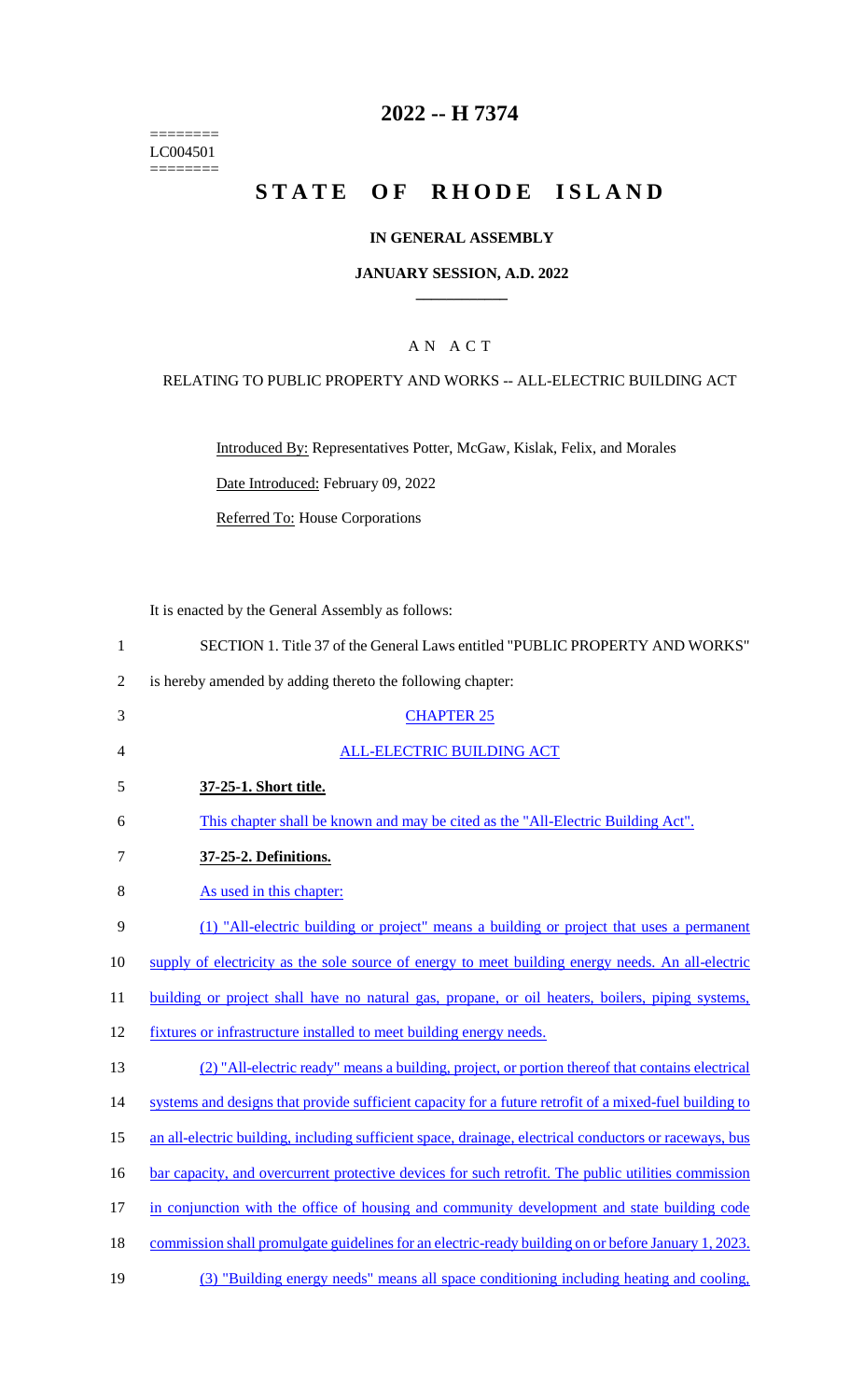- 1 water heating including pools and spas, cooking appliances and clothes drying appliances.
- (4) "Mixed-fuel building" means a building that uses a combination of electricity and
- natural gas, propane, or oil to meet building energy needs. For the purposes of this section, "mixed-
- fuel building" shall not include buildings that use geothermal or solar energy to meet heating and/or
- cooling building energy needs but are otherwise all-electric buildings.
- (5) "Mixed-use building" means a building used for both residential and commercial purposes.
- 

## **37-25-3. All-electric building act.**

- (a) No city or town shall issue a permit for the construction of any new commercial,
- residential, or mixed-use building that is not an all-electric building if the initial application for
- 11 such permit was submitted after December 31, 2023, unless the circumstances set forth in
- subsection (b) or (e) of this section apply. For purposes of this subsection, the initial application
- 13 shall be the first site or building permit application associated with the building or project.
- 14 (b) Notwithstanding the provisions of subsection (a) of this section, a city or town may
- issue a permit for construction of a new mixed-fuel building upon a finding by the permitting body
- 16 of such city or town that constructing an all-electric building or project is physically or technically
- infeasible and that a modification is warranted. Financial considerations shall not be a sufficient
- 18 basis to determine physical or technical infeasibility. Modifications shall only be issued under this
- 19 exception where the permitting body finds that:
- (1) Sufficient evidence was submitted to substantiate the infeasibility of an all-electric
- 21 building or project design. Such evidence must show that the building either:
- (i) Cannot satisfy necessary building code requirements without the usage of gas or oil
- piping systems, fixtures and/or infrastructure; or
- 24 (ii) If the building is specifically designated for occupancy by a commercial food service
- establishment, that such establishment cannot feasibly operate using commercially available all-
- electric appliances;
- (2) The installation of natural gas or oil piping systems, fixtures and/or infrastructure is
- strictly limited to the system and area of the building for which all-electric building or project
- design is infeasible;
- (3) The area or service within the project where gas or oil piping systems, fixtures and/or
- infrastructure are installed is all-electric ready; and
- (4) The project's modified design provides equivalent health, safety and fire protection to
- 33 all-electric building or project design.
- (c) No local permitting body shall issue building or construction permits that would convert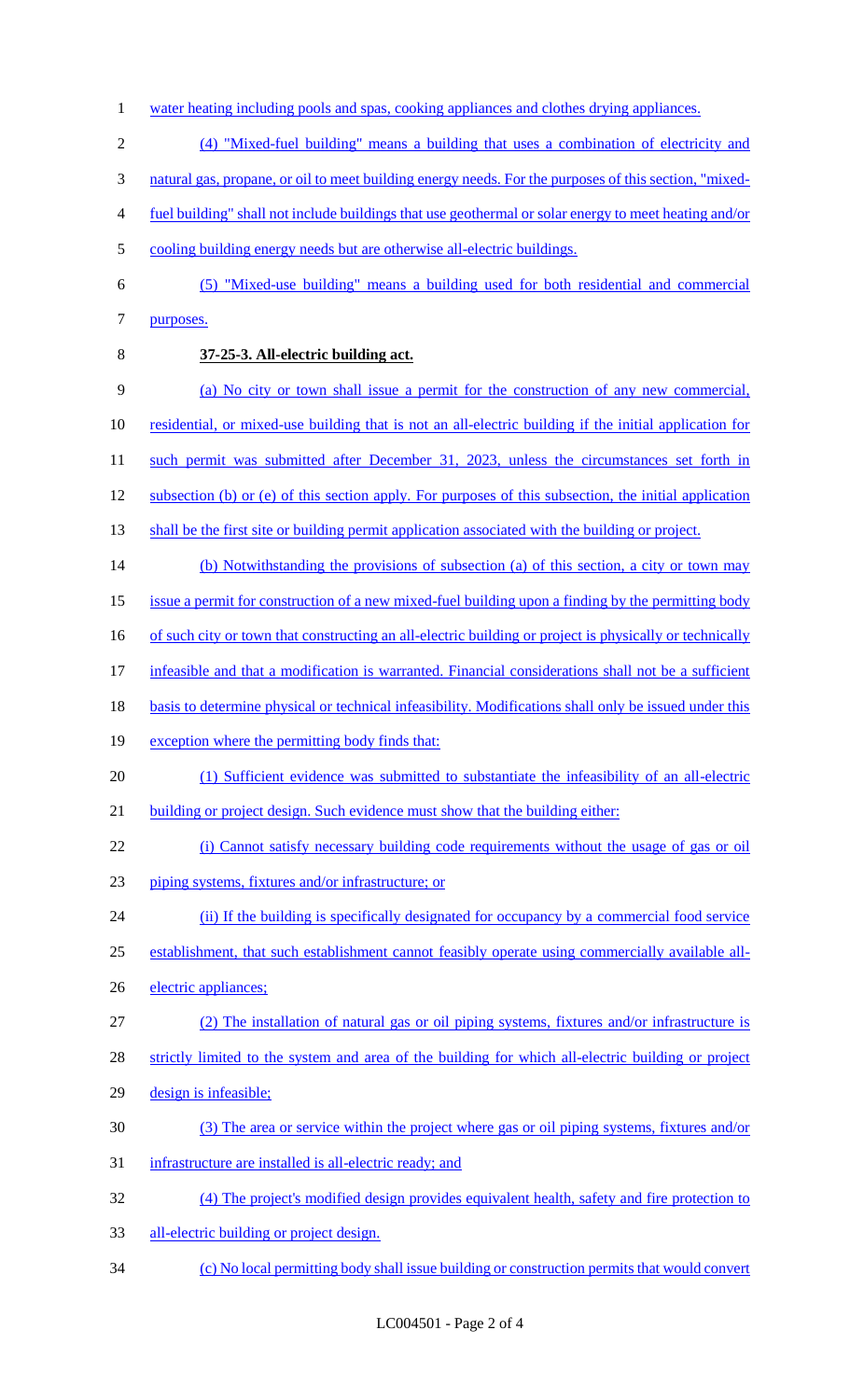| $\mathbf{1}$   | an all-electric building or project into a mixed-fuel building where the initial application was         |
|----------------|----------------------------------------------------------------------------------------------------------|
| $\overline{2}$ | submitted after December 31, 2023.                                                                       |
| 3              | (d) On or before February 1, 2023, the public utilities commission, the office of housing                |
| 4              | community development and the state building code commission shall report jointly to the                 |
| 5              | governor, the senate president, and the speaker of the house, regarding what changes to electric rate    |
| 6              | designs, new or existing subsidy programs, policies, or laws are necessary to ensure this section        |
| $\tau$         | does not diminish the production of affordable housing or the affordability of electricity for           |
| 8              | customers in all-electric buildings. For the purpose of this subsection, "affordability of electricity"  |
| 9              | means that electricity does not cost more than six percent (6%) of a residential customer's income.      |
| 10             | (e) Exemptions. Notwithstanding the provisions of subsection (a) of this section, a city or              |
| 11             | town shall issue a permit for new construction, substantial remodel, or rehabilitation of a building     |
| 12             | or group of buildings, in which the use of mixed-fuel is used to meet building energy needs and          |
| 13             | said building or group of buildings are for the sole use as a hospital, medical facility, laboratory for |
| 14             | biological research or restaurant.                                                                       |
| 15             | SECTION 2. This act shall take effect upon passage.                                                      |

======== LC004501  $\qquad \qquad \overline{\qquad \qquad }=\qquad \qquad \overline{\qquad \qquad }=\qquad \qquad \overline{\qquad \qquad }=\qquad \qquad \overline{\qquad \qquad }=\qquad \qquad \overline{\qquad \qquad }=\qquad \qquad \overline{\qquad \qquad }=\qquad \qquad \overline{\qquad \qquad }=\qquad \qquad \overline{\qquad \qquad }=\qquad \qquad \overline{\qquad \qquad }=\qquad \qquad \overline{\qquad \qquad }=\qquad \qquad \overline{\qquad \qquad }=\qquad \qquad \overline{\qquad \qquad }=\qquad \qquad \overline{\qquad \qquad }=\qquad \qquad \overline{\qquad$